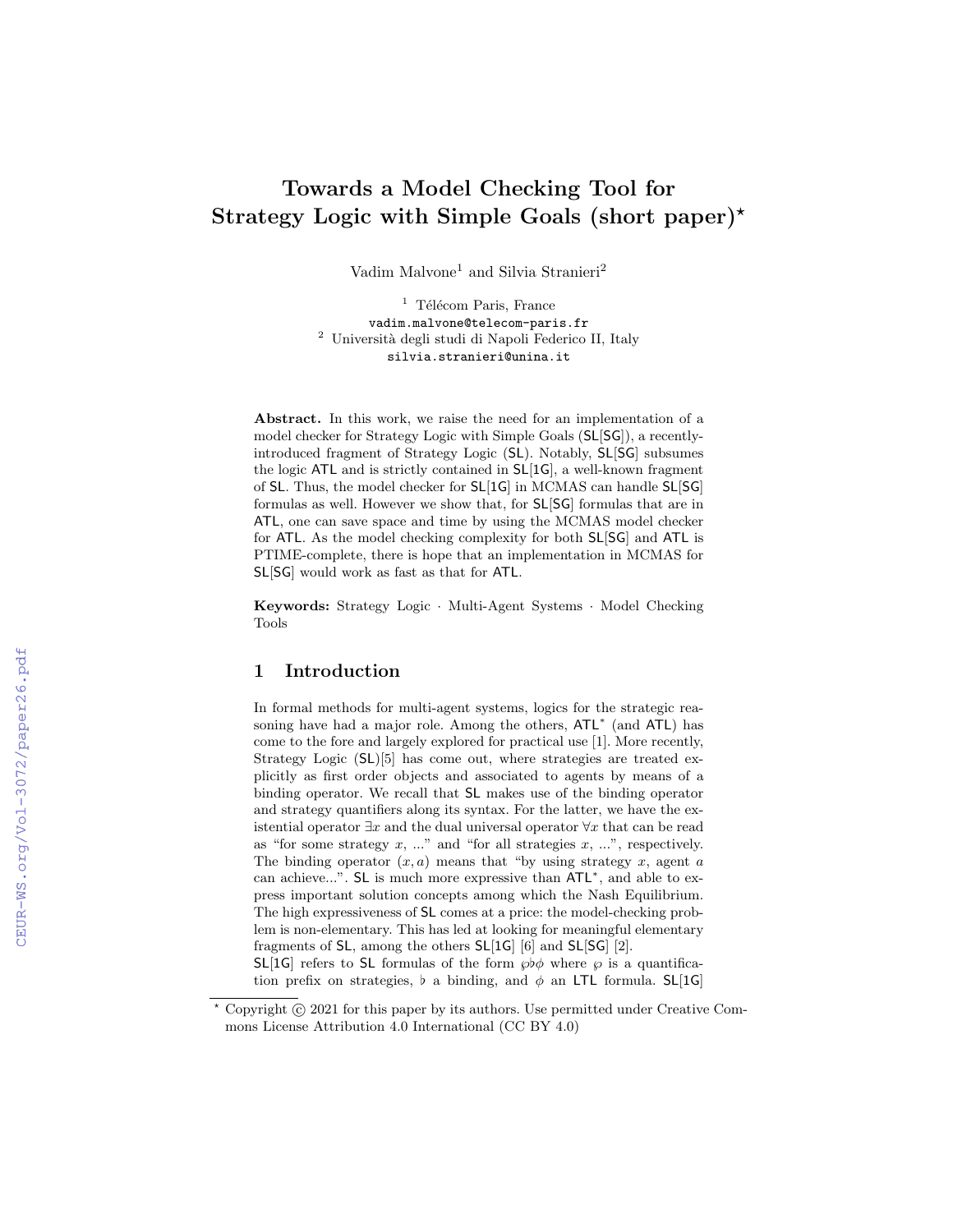#### 2 Vadim Malvone and Silvia Stranieri

subsumes ATL<sup>\*</sup> and shares with it important features, among which a 2EXPTIME solution for the model checking problem [6] (implemented in MCMAS [3]). SL[SG] further restrict SL[1G] formulas in a way similarly as ATL restricts ATL<sup>\*</sup>. Thus, SL[SG] can be seen as the extension of ATL to arbitrary quantification on the agents' strategies [2]. Interestingly, SL[SG] can express meaningful concepts such as the Stakelberg equilibrium and coercion in voting, while providing a polynomial-time solution for the model checking problem. Notably, no direct implementation for SL[SG] in MCMAS has been exploited yet (since SL[1G] subsumes SL[SG], clearly MCMAS can handle SL[SG] formulas). In this work, we give some evidence that such an implementation should be played out, instead. Indeed, by restricting to SL[SG] formulas that can be translated to ATL, we show that over such formulas the standard MCMAS implementation for ATL works much faster than the one implemented for SL[1G].

Outline. The rest of the paper is organized as follows: in Section 2, we recall the basic concepts and results about Strategy Logic with Simple Goals, as well as the mechanisms behind the model checking process of MCMAS. In Section 3, we report the experiments made to solve SL[SG] and the equivalent ATL formulas over SL[1G] and ATL MCMAS, respectively. Finally, in Section 4, we provide the conclusions and some ideas for future developments.

## 2 Background

In this section, we report some basic notions about  $SL[SG]$  and the main features of the most largely employed tool for model checking, MCMAS.

#### 2.1 Strategy Logic with Simple Goals

We briefly recall the syntax, and the main results for SL[SG] ([2]). Let AP, Aq, and Var be the sets of atomic propositions, agents, and variables, respectively. Given  $A \subseteq Ag$  and  $V \subseteq Var$ , we define a binding prefix as a finite sequence  $\flat \in \{(x, a) \mid a \in A \text{ and } x \in V\}^{|A|}$  such that  $|\flat| = |A|$ , and every agent  $a \in A$  occurring exactly once in  $\flat$ . Contrarily, the same variable  $x \in V$  can occur several times in b, allowing agents in A to use the same strategy more than once. A quantification prefix over the set V of variables is a finite sequence  $\varphi \in {\exists x, \forall x \mid x \in V}^{|V|}$  such that  $|\wp| = |V|$  and every variable  $x \in V$  occurs exactly once in  $\wp$ .  $Qnt(V) \subset$  $\{\exists x, \forall x \mid x \in V\}^{|V|}$  and  $\text{End}(A) \subset \{(x, a) \mid a \in A \text{ and } x \in \text{Var}\}^{|A|}$ denote the sets of all quantification and binding prefixes over variables in  $V$  and agents in  $A$ , respectively.

Definition 1 (Syntax of SL[SG]). Assuming the notion of free variable as reported in [6], given a formula  $\phi$  in SL[SG],  $\flat \in \text{Bnd}(Ag)$ ,  $\wp \in Qnt(free(b\phi)),$  and  $p \in AP$ ,  $\phi$  can be expressed as follows:

$$
\phi ::= p \mid \neg \phi \mid \phi \land \phi \mid \wp \flat \mathsf{X} \phi \mid \wp \flat (\phi \mathsf{U} \phi)
$$

Where X and U are the temporal next and until operators, respectively.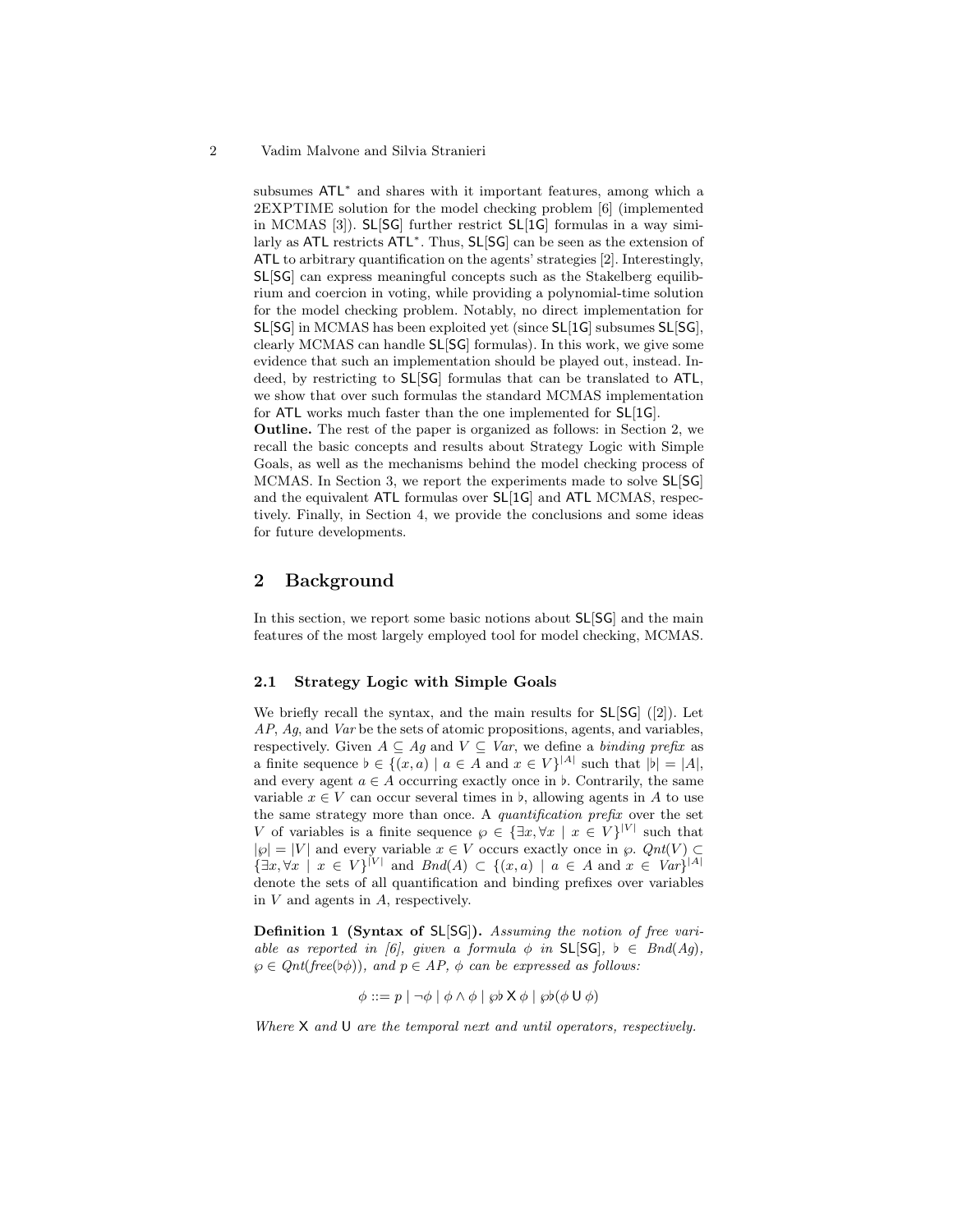We conclude this section by recalling two main results for  $SL[SG]$ .

Theorem 1 (Expressiveness of SL[SG] [2]). Strategy Logic with Simple Goals has strictly greater expressive and distinguishing power than ATL.

Theorem 2 (Complexity of SL[SG] [2]). The model checking for Strategy Logic with Simple Goals is PTIME-complete.

#### 2.2 MCMAS

We recall that MCMAS is a tool to model check formulas over multiagent systems. The setting is typically modeled through interpreted system, using a dedicated language to formalize it, ISPL (Interpreted System Programming Language), and it involves two types of agents: the standard agent and the environment one. The latter is used to describe boundary conditions and variables shared among the standard agents. The model checking procedure is based on binary decision diagrams (BDD, for short), commonly used to represent boolean functions in a compact manner. They consist of finite directed acyclic graphs with a unique initial node, in which each internal node is a boolean variable, and each terminal node is a truth value. The final aim is to determine, given an interpreted system  $\mathcal{I}$ , an initial state g, and a formula  $\phi$ , if:  $\mathcal{I}, g \models \phi.$ 

#### 3 Comparison of the existing tools

The tool which is commonly used to model check multi-agent systems is MCMAS, which takes as input a MAS specification and a set of formulas to be verified. Initially, MCMAS was designed to solve formulas expressed in CTL and ATL. Later, with the expansion of Strategy Logic, and in particular with SL[1G], a new release of the model checker has been implemented, which supports SL[1G] formulas.

We tested the SL[1G] version of MCMAS against the standard ATL version of MCMAS, over SL[SG] formulas which can be translated in ATL. Notice that formulas written in SL[SG] are clearly supported by the SL[1G] version of MCMAS, since SL[SG]  $\subseteq$  SL[1G]. The idea was to understand if such version of MCMAS behaves well even on the SL[SG] fragment, or if it would be the case of defining a new version for it.

Our study consists in testing the two versions of the model checker from two points of view:

1. By scaling on the number of variables;

2. By scaling on the number of agents.

In Table 1, we show the behavior of MCMAS in the standard version for ATL against the SL[1G] one, by varying the number of available variables in the shell game, in which we recall that the player has to guess which shell hides an object. In our setting, the players are the environment, that places the object underneath the selected shell, and the guesser who has to guess one among the available ones. We start from 200 possible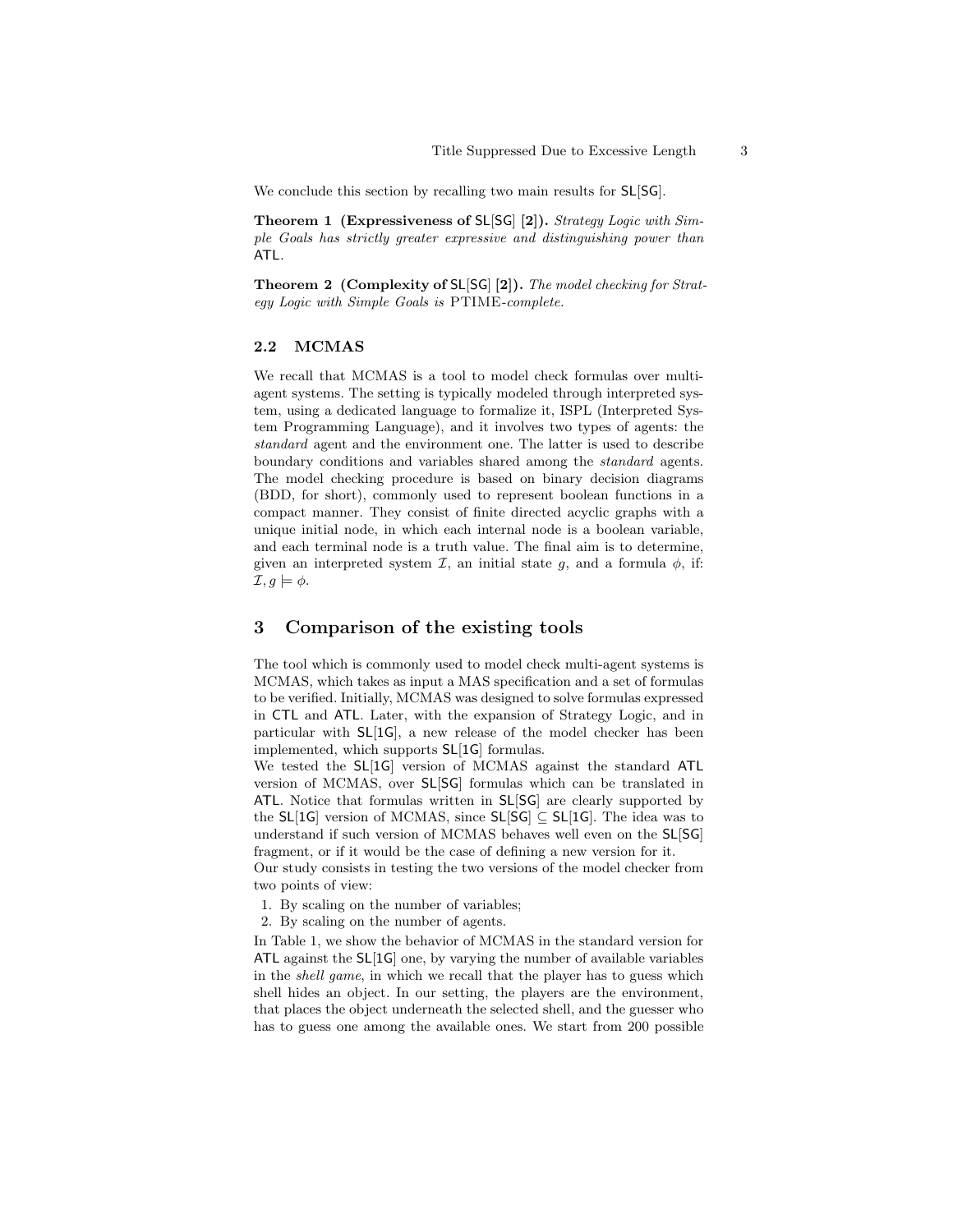4 Vadim Malvone and Silvia Stranieri

|        |               |       | ATL-MCMAS SL[1G]-MCMAS |       |
|--------|---------------|-------|------------------------|-------|
| shells | time          | space | time                   | space |
| 200    | 73,37         | 64M   | 2.03                   | 30M   |
| 400    | 248,87        | 194M  | 8,327                  | 45M   |
| 600    | 1263,63       | 410M  | 214,47                 | 71M   |
| 800    | 1697,09       | 708M  | 230,26                 | 109M  |
| 1000   | 613,094       | 169M  | 5630,94                | 134M  |
| 1200   | 8031,69 1660M |       | 1473,87                | 239M  |
| 1400   | 9992,47 1947M |       | 4732,29                | 283M  |

Table 1: Results of multiple executions on the shells example by varying the number of possible shells: comparison between the standard ATL MCMAS and the SL[1G] extension.

shells: the behavior of SL[1G] of MCMAS is better than the one of the standard ATL version, both in terms of time and space, by assigning a truth value to the same set of formulas in a one-magnitude-smaller time, and half of the space. Moving to 400 shells, the time needed for SL[1G] MCMAS is two magnitude smaller, and the space is 4 times less. If we give 600 shells, the difference is still high, again with a time of one magnitude smaller, and the needed space 5 times less. The trend is still the same with 800 available shells. Instead, when we reach 1000 shells, MCMAS for ATL seems to find an efficient BDD technique to solve the model checking, but the results are not confirmed by any other test with different input. Indeed, with 1200 and 1400 shells, MCMAS for SL[1G] keeps being better: even if the time results are of the same magnitude as the ATL MCMAS corresponding ones, the space needed is approximately 6 times less in both cases. In Table 2, instead, we show how the model checkers' response changes by varying the number of agents in the voting game [4]. We recall that, in the most simple scenario, this game involves two players: a voter and a coercer. After voting, the voter can decide to hand in proof of his vote, or not to do it. In the same way, the coercer can decide to punish the voter, or not to do it. In our setting, the coercer is modeled through the environment, while we tested the tool by increasing the number of voters. Precisely, by moving from 4 to 12 voters, the standard ATL-MCMAS behavior does not change significantly, by providing the truth value of the input formula in times and spaces that are of the same magnitude. On the contrary, with the SL[1G] extension of MCMAS both the time and the space needed for the execution are increased of one magnitude when the number of voters increases from 4 to 6. Instead, if we simply move it to 8 voters, the model checker forces its irregular termination, without assigning any truth value to the input formulas.

We provide some examples of formulas used to obtain the results just shown. For the *shell game* with 200 shells, we run the **SL[1G**] version of MCMAS over the following SL[SG] formula:

 $φ<sub>s</sub> = ∀e ∃g (e, Environment)(g, Guesser)$ F win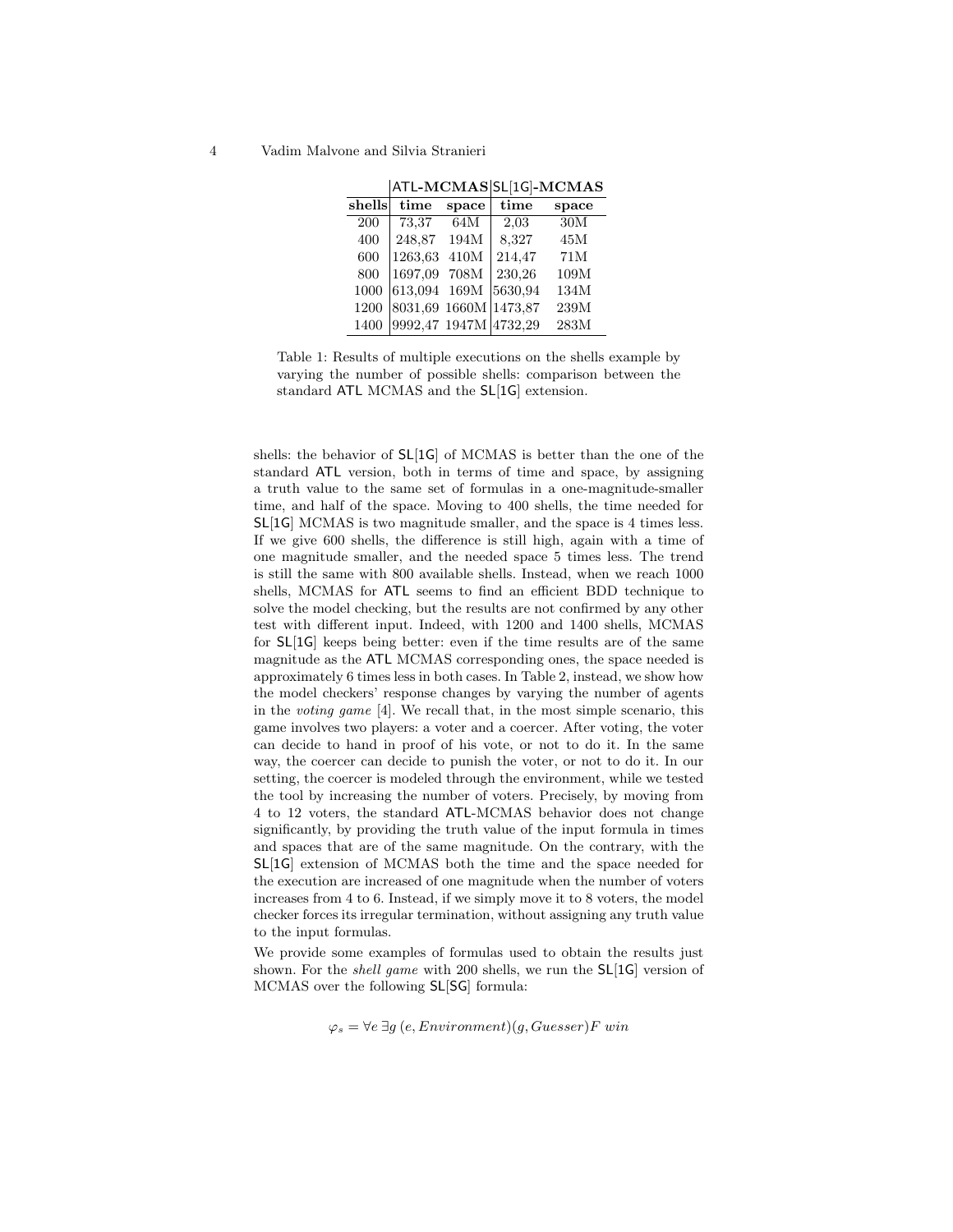|            |       |       | ---------            |       |
|------------|-------|-------|----------------------|-------|
| voterstime |       | space | time                 | space |
| 4          | 0.035 | 9M    | 0.29                 | 20M   |
| 6          | 0.038 | 9M    | 18,42                | 697M  |
| 8          | 0,027 | 9M    | $ \mathrm{aborted} $ |       |
| 10         | 0.09  | 10M   |                      |       |
| 12         | 0.08  | 10M   |                      |       |

ATL-MCMAS SL[1G]-MCMAS

Table 2: Results of multiple executions on the voting example by varying the number of agents involved: comparison between the standard ATL MCMAS and the SL[1G] extension.

requiring that, no matter what the strategy of the environment is, there always exists a strategy for the guesser to finally win. Then, we run the standard ATL version of MCMAS on the corresponding ATL formula:

$$
\psi_s = \langle \langle g \rangle \rangle F \; win
$$

where  $q$  is a coalition made by the guesser alone. For the voting scenario with 4 voters, instead, the SL[SG] formula we tested is the following:

$$
\varphi_v = \varphi \, b \, F((vote_1^1 \to \text{punish}_1) \text{ and } (vote_1^2 \to \text{punish}_2) \text{ and } (vote_1^3 \to \text{punish}_3) \text{ and } (vote_1^4 \to \text{punish}_4))
$$

where  $\wp = \forall v_1 \forall v_2 \forall v_3 \forall v_4 \exists e$  and  $\flat = (v_1, V \text{oter}_1)(v_2, V \text{oter}_2)(v_3, V \text{oter}_3)$  $(v_4, Voter_4)(e, Environment).$ 

The above specifies that, no matter what the strategies of the voters are, there always exists a strategy for the environment such that if a voter votes the candidate 1 finally he will be punished. The corresponding ATL formula is:

$$
[g_v]F(\langle\langle g_e \rangle\rangle F(((vote_1^1 \rightarrow \text{punish}_1) \text{ and } (vote_1^2 \rightarrow \text{punish}_2) \text{ and } (vote_1^3 \rightarrow \text{punish}_3) \text{ and } (vote_1^4 \rightarrow \text{punish}_4))
$$

where  $g_v$  is the coalition of voters and  $g_e$  is the environment alone. To develop a tool for SL[SG] model checking, we expect to modify the existing ATL MCMAS in a way that makes it able to solve SL[SG] formulas. It will be needed to modify opportunely the parser to accept SL[SG] syntax, but we will also have to integrate the new model checking algorithm in the existent tool, to reflect the SL[SG] semantics.

## 4 Conclusions

With this work, we show that the current SL[1G] version of MCMAS is not the best solution to model check SL[SG] formulas. Indeed, our study